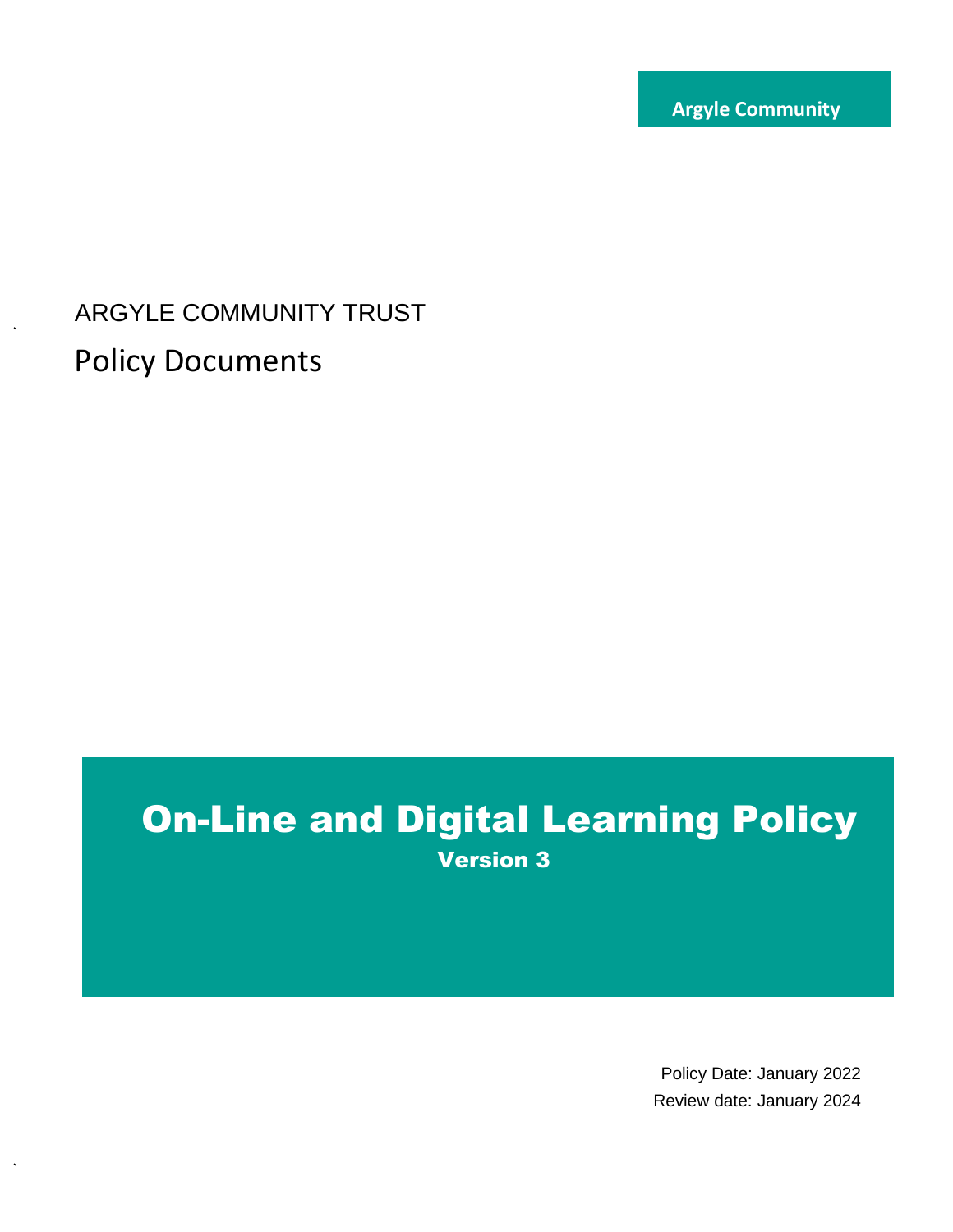#### **Policy Statement**

Argyle Community Trust acknowledges and embraces the fact that digital technologies are becoming more prevalent and relevant to the economy, and it is important that we prepare our students, participants and other learners to be able to take advantage of and be prepared for an ever increasing technological world. Digital technologies and on-line learning can be used as an effective tool to enhance teaching, maintaining lines of communication and improving the learning experience.

This policy also acts asa guide to ensure that we are operating safely as well as we are engaging our students, continuing education during times of isolation through lockdown, long term absence or isolation in order to enabling them to become independent learners and make use of ICT to take teaching and learning beyond the classroom and school buildings.

The principles outlined in this policy will also be applied in the event of a course or business closure where ACT is committed to providing continuity of education to its learners and will do so through a process of remote (online) learning. Extensive remote learning would apply particularly in a situation in which the business is closed for an extended period of time, but when a high proportion of learners and teachers are healthy and able to work as normal from home. This policy does not normally apply in the event of short-term school closures (e.g. as a result of inclement weather) or a short-term learner absence.

Remote learning may also be appropriate in situations when learners, in agreement with the Trust, have a period of absence but are able to work at home, at least to some extent. This may apply in cases such as exclusion from courses or longer term illness, assuming learners are able to complete school work at home. Another relevant instance would be if, following an infectious disease outbreak, learners are self-isolating at home but are not suffering with relevant symptoms or if learners are designated as 'clinically vulnerable'.

There is no obligation for the Trust to provide continuity of education to learners who absent themselves from attending lessons, sessions or any other learning programme. This may apply, for example, if parents choose to take learners on holiday during term time or if post 16 learners choose to work during course delivery time. Similarly, this would apply if parents made the decision, without prior agreement with the Trust, to absent their children 'as a precaution', against official guidance, in the event of an outbreak of infectious disease such as Covid 19. Adult learners are equally exempt from the right to on line provision if they absent themselves for any of the reasons outlined above.

## **Who does this policy apply to?**

This policy and all associated procedures apply to all staff (including volunteers and students on placement), young people and volunteers and should be read in coniunction with the following policies:

- E-Safety and On-line Learning Training
- The Teaching and Learning Policy
- The Acceptable Use Policy
- The Bring Your Own Device Policy
- Communications Policy
- Social Media and Safeguarding Policies
- GDPR and Privacy Notices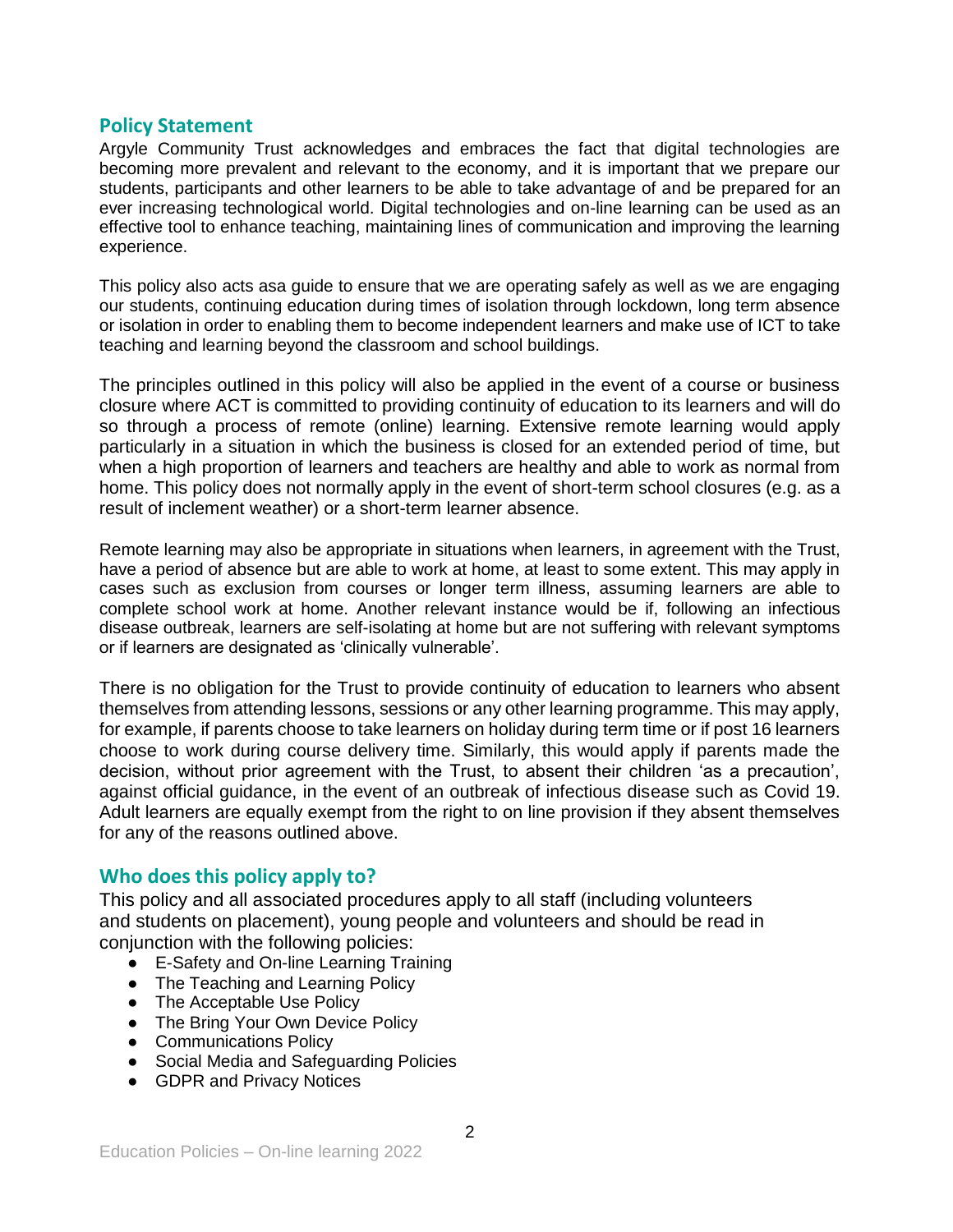## **The aims of our policy are to:**

- To ensure students are equipped to use ICT in a safe and secure manner and to enable them to use ICT appropriately.
- To engage students in the classroom and beyond both during enforced remote learning (Lockdown or enforced closure) and as an enhancement to their face-to-face lessons
- To outline the roles and responsibilities of all involved in the remote learning process (parents, staff, learners and managers)
- To ensure processes are outlined for safeguarding and managing appropriate content.
- To describe the Trusts' role in providing digital access and equality of opportunity with regard to accessing remote learning.
- To use ICT effectively to support students of all abilities and those with Additional Educational Needs to fulfil their potential

## **1. Responsibilities**

## Board of Trustees

- To monitor the ability of the College to deliver effective Teaching and Learning using ICT and Digital Technologies
- To assure that ACT resources and is managing effectively the use of ICT and Digital Technologies in the interests of the learners.
- To ensure appropriate policies are in place to safeguard students and staff using ICT and Digital Technologies.
- To ensure that GDPR and Staff conduct policies are in place and a system for monitoring is operational

## Senior Leadership Team

- To provide the Trust's policies and guidance on the use of ICT and Digital Technologies
- To ensure appropriate funding is in place to support the infrastructure enabling effective remote learning using ICT and digital technologies and ensure learners have the necessary equipment to make effective use of remote learning and Digital Technologies
- To monitor the use of ICT and Digital Technologies as an effective tool for teaching and learning
- To provide and support on-going staff training opportunities in the use of remote learning and Digital Technologies
- To ensure that systems and procedures are in place to safeguard young people and adults at risk and ensure digital online safety
- To ensure all ACT priorities in the use of ICT and Digital Technology are communicated to the staff
- To provide the ACT policies and guidance on the use of ICT and Digital Technologies
- To communicate with parents and learners only through ACT business and Argyle Community Trust Google accounts, email systems and ACT G Suite.
- Ensure the ACT's E-Learning Policy is reviewed and updated in line with DfE Guidelines

## Remit / Course Leader

● To ensure appropriate opportunities are identified in Schemes of Work / learning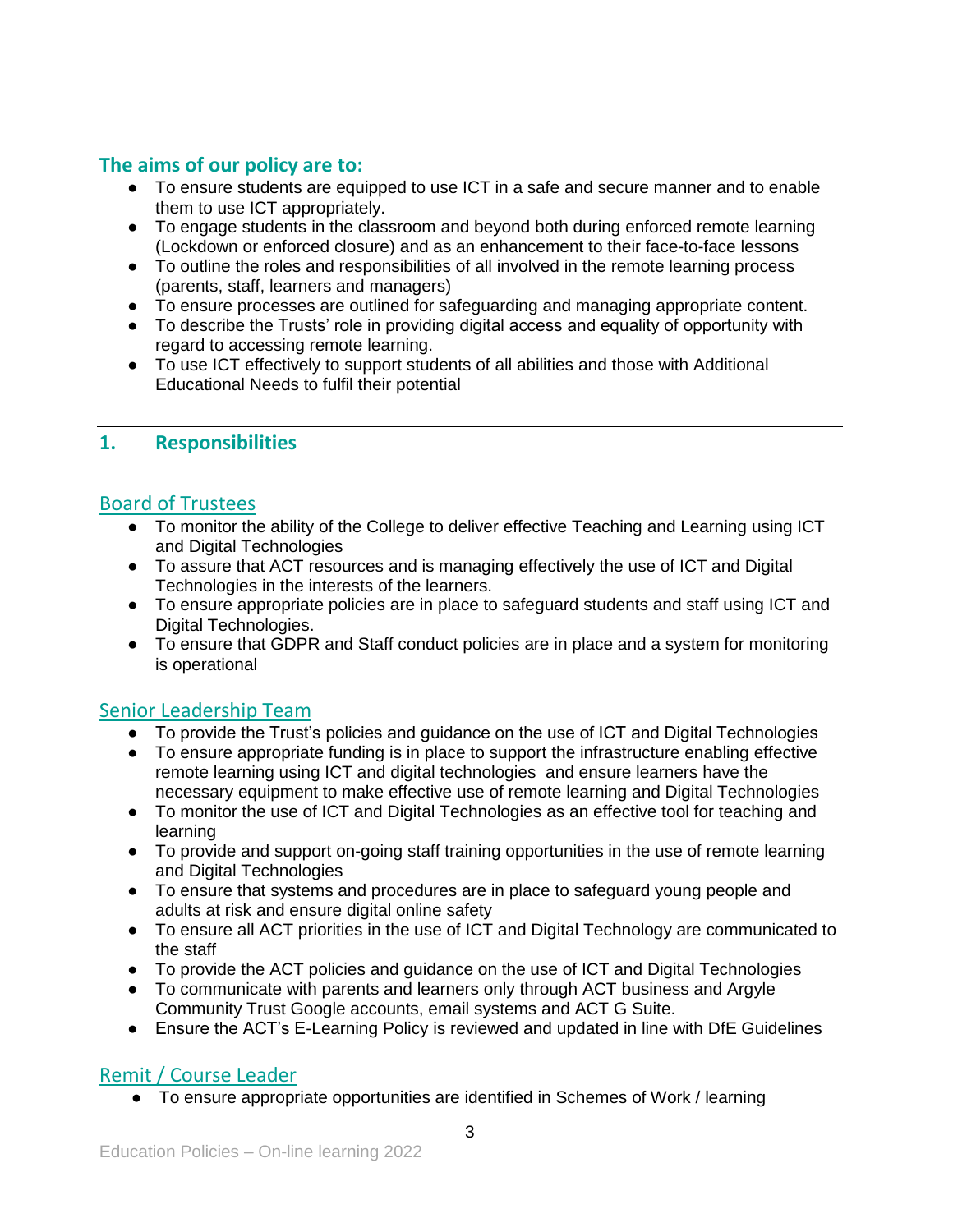Schedule for the use of digital technologies

- To ensure a Departmental E Learning strategy is communicated to all department staff
- To ensure subject teachers and tutors are implementing Trust policy on E Learning
- To ensure students are using remote learning and digital technologies in a safe manner
- To communicate with learners (and parents, where appropriate) regarding E Learning and On-Line Code of Conduct
- To ensure that learners are aware of their responsibilities when using digital technology for ACT programmes
- Ensure their learners are abiding by the E Learning policy, E Safety Policy, Acceptable Use Policy and other related polices
- Inform the SLT and/or Safeguarding Lead of any misuse of digital technology by any student
- Ensure the E Learning Policies are implemented
- Lead and monitor the E-Learning strategy in the programmes they oversee
- Ensure relevant information is disseminated to all staff regarding the use of ICT and Digital Technologies
- Lead and monitor the implementation of E Learning in the classroom
- Assist in the delivery of CPD and Sharing Good Practice in the use of ICT and Digital **Technologies**
- Actively promote the use of E Learning strategies in teaching and learning.

## Teachers and Tutors

- Ensure opportunities identified in Schemes of Work are implemented in the classroom
- Deliver quality lessons using ICT and digital technologies where appropriate, adapting existing lessons to suit on-line delivery
- Ensure students are using ICT and digital technologies in a safe manner
- Communicate with students regarding Google Classroom email system not via personal email

## Expectations for Post 16 and Adult Learners

- Ensure they are abiding by the E Learning code of conduct and Acceptable Use Policy.
- Attend on line sessions and do not schedule other commitments during lesson times.
- Inform the ACT of any misuse or any issues arising from E Learning which may be having a negative impact on their learning.
- Report absence (if unable to attend though for \*authorised reasons) and catch up with work that has been missed as soon as possible

## Parents of students under 16 yrs

- Ensure that children are aware of their responsibilities when using digital technology for learning purposes
- Do not attend student sessions (unless invited by the tutor) as this constitutes a safeguarding infringement
- Regularly check children's digital technology devices to ensure they are being used responsibly
- Ensure their children are abiding by the E Learning code of conduct and Acceptable Use **Policy**
- Inform the ACT of any misuse or any issues arising from E Learning which may be having a negative impact on their child's learning of digital technology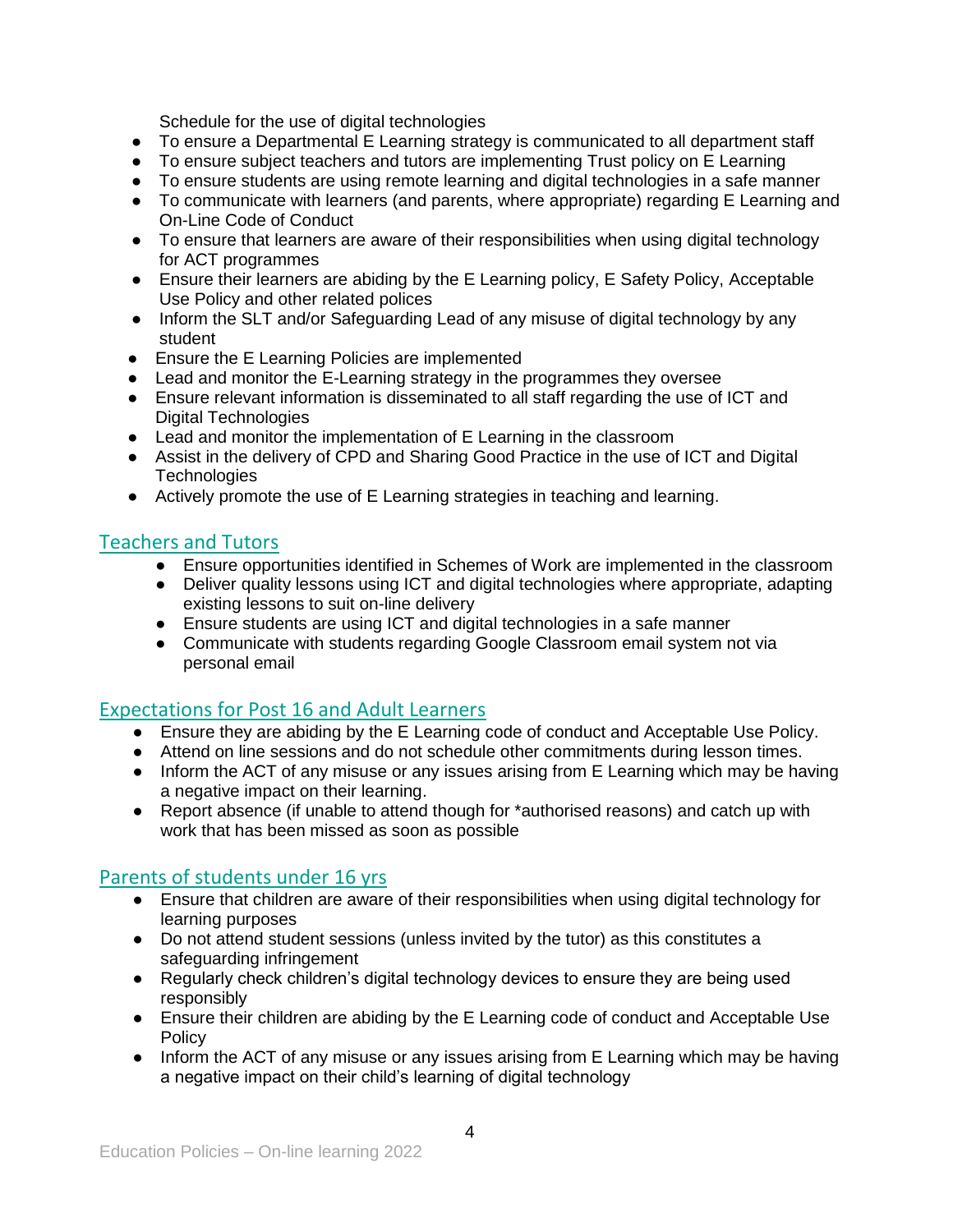## **2. What learners can expect if they need to self-isolate, or work from home during local or National Lockdown.**

In the event of a need (see policy statement) to deliver courses or learning online, ACT will follow PHE, Government and DfE Guidance about the level of face-to-face learning that is permitted. Appropriate strategies will be implemented following a site specific risk assessment and timetables will be created based upon this guidance and risk assessment; where possible the maximum amount of on-site learning will be scheduled.

#### Strategies to maximise on-site learning

These may include:

- Modifications to course structure and SOL where learners may complete outdoor practical assignments ahead of classroom based learning where appropriate in order to maximise course time.
- Modifications to class timetables where different or reduced size groups are scheduled at different times to create 'bubbles' and reduce risk of infection between cohorts.
- Changes of venue to allow for increased social distancing or reduced contact with other groups (eg: changes in room use at Home Park or Carn Brea Leisure Centre to avoid publically accessed spaces)
- Blended learning where tasks are set to be completed at home and then used in lesson time as a starting point for learning and thus reducing time spent in lessons.

#### Changes to timetables

Where possible scheduled lesson times will be maintained and transferred to on-line delivery. However, this may not always be possible and learners will be notified of temporary schedules as soon as guidance documents and risk assessments have been completed. This applies to 16-19 learners, adult courses and apprentices.

ACT recognises that there are constraints and limitations to the amount of on-line delivery time that would be sustainable for both learners and staff and will not, therefore, deliver 100% of the regular timetabled lessons on line – however ACT will guarantee that all GLH are delivered for the relevant qualification during the academic year and that a minimum of 60% of regular scheduled lessons will take place online either in groups or as small group tutorials. The remainder of lessons will be directed and independent learning supported by dialogue through the Google platform.

#### Assessment Arrangements

ACT courses cover a range of assessment methods and these will be modified according to the requirements of Examination Boards and QCF regulations. In general:

- **Coursework** can be completed and assessed using Google Classroom
- **Examinations Functional Skills** these examinations can be conducted at home with online invigilation however, decisions to use this style of delivery will be based upon what most benefits the learner and the time scales by which examinations need to be completed. See conditions for Skillsfirst Examination Board remote proctoring. <https://skillsfirst.co.uk/index.php?page=qualifications&url=coronovirus-update&id=11658&type=Folder>
- **Examinations BTEC** Ofqual guidance will be followed in the event of the cancellation or rescheduling of on-site examinations and learners will be informed of any arrangement as soon as ACT has the relevant information. Where estimated grades and rank order data is requested by examination boards this will be provided in line with the examination board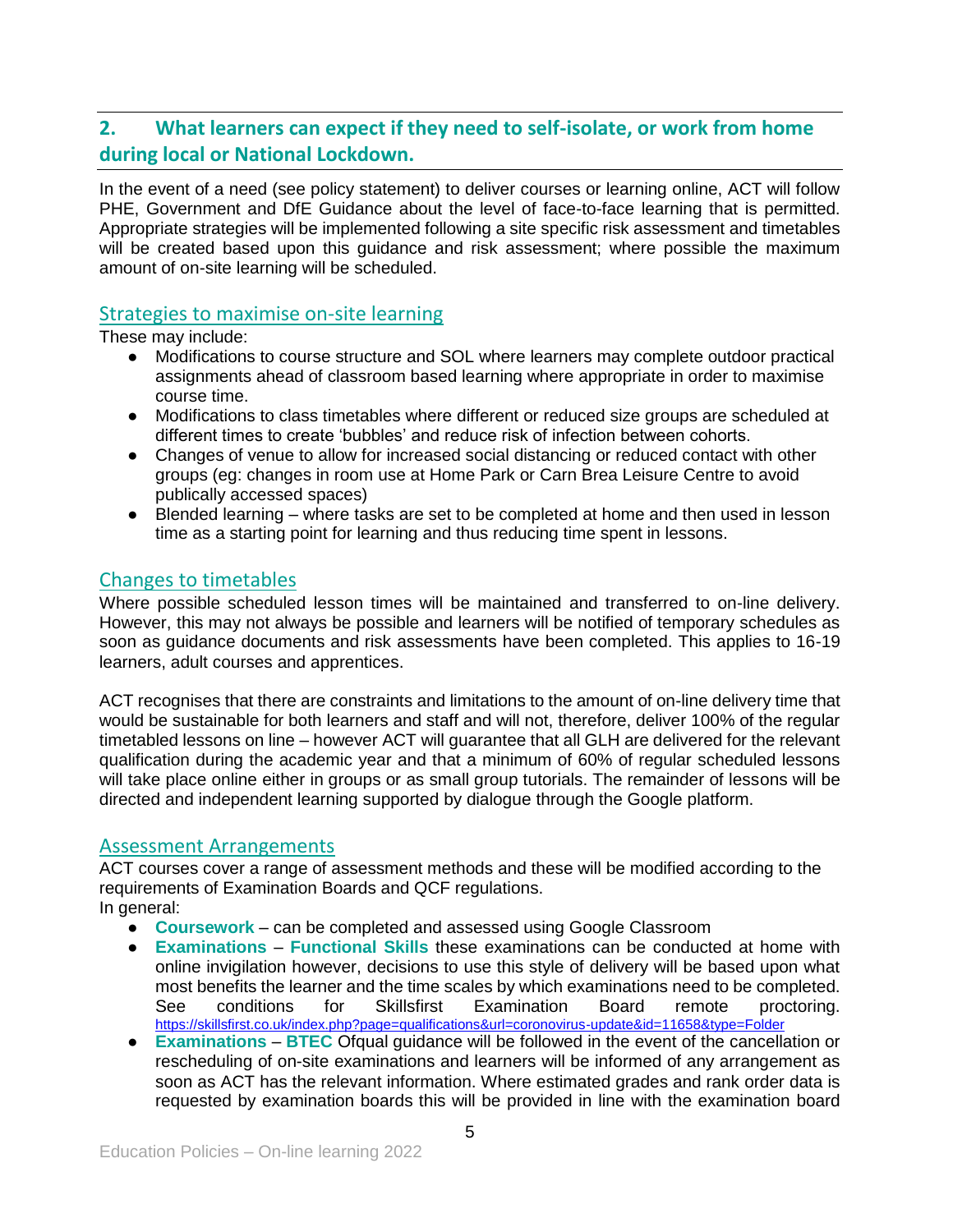stipulations. (This information will not be shared with learners or parents in accordance with the guidance from Pearson and OfQual)

● **Controlled Assessments** – as examinations (above)

#### Practical Assessment and coursework requiring specialist equipment.

Where local or National lockdown does not permit learners to complete practical elements of their course such as work experience or fitness training, ACT will seek to reconfigure SOL and course planning to frontload these activities during periods when they are permitted.

Every effort will be made to provide these opportunities remotely should this need arise before the termination of the course; this may be through smaller group delivery (eg. fitness session for groups of 6 socially distanced) or relocation to a permitted space (eg. Outdoor coaching on 3G instead of indoor gym)

We will, where possible, adapt observation assessment methods to include recordings or live streaming of sessions, when agreed in advance with school placement or work placement provider.

## Supporting learners without access to connectivity, devices or suitable learning environments

Devices – ACT will provide appropriate access to devices for any learner who does not have the use of a personal computer or laptop. The business has a number of Chromebooks and ipads that can be made available (where relevant) for learners to complete online assignments or access on-line learning.

Connectivity – ACT will provide remote 3G dongles to learners who do not have internet access or will provide access to learning spaces where connectivity is available. This will be assessed on a case by case basis at the discretion of the course co-ordinator and will be provided where there is an educational need for the individual to have access. [This may mean that some learners on short programmes (less than 12 weeks) will need to transfer to different delivery dates in order to access their learning]

## **3. Support for learners with SEND, EAL and other specific learning enhancement needs**

Teachers should ensure that work is differentiated as required for all learners when setting online tasks in the same way that they would plan for support and interventions in face to face lessons. Where profiles are available for SEND learners and an EHCP is in place, this should be referred to and addressed when setting individual tasks.

Where students are provided with 1-2-1 support as a result of EHCP or ILP this will continue during online delivery although it may be re-scheduled to accommodate the availability of support or teaching staff.

#### **4. Pastoral care during a lockdown, course closure or long term absence**

In event of a course closure, the primary responsibility for the pastoral care of a learner rests with their parents / carers. However, tutors (under the guidance of the Senior Leadership Team)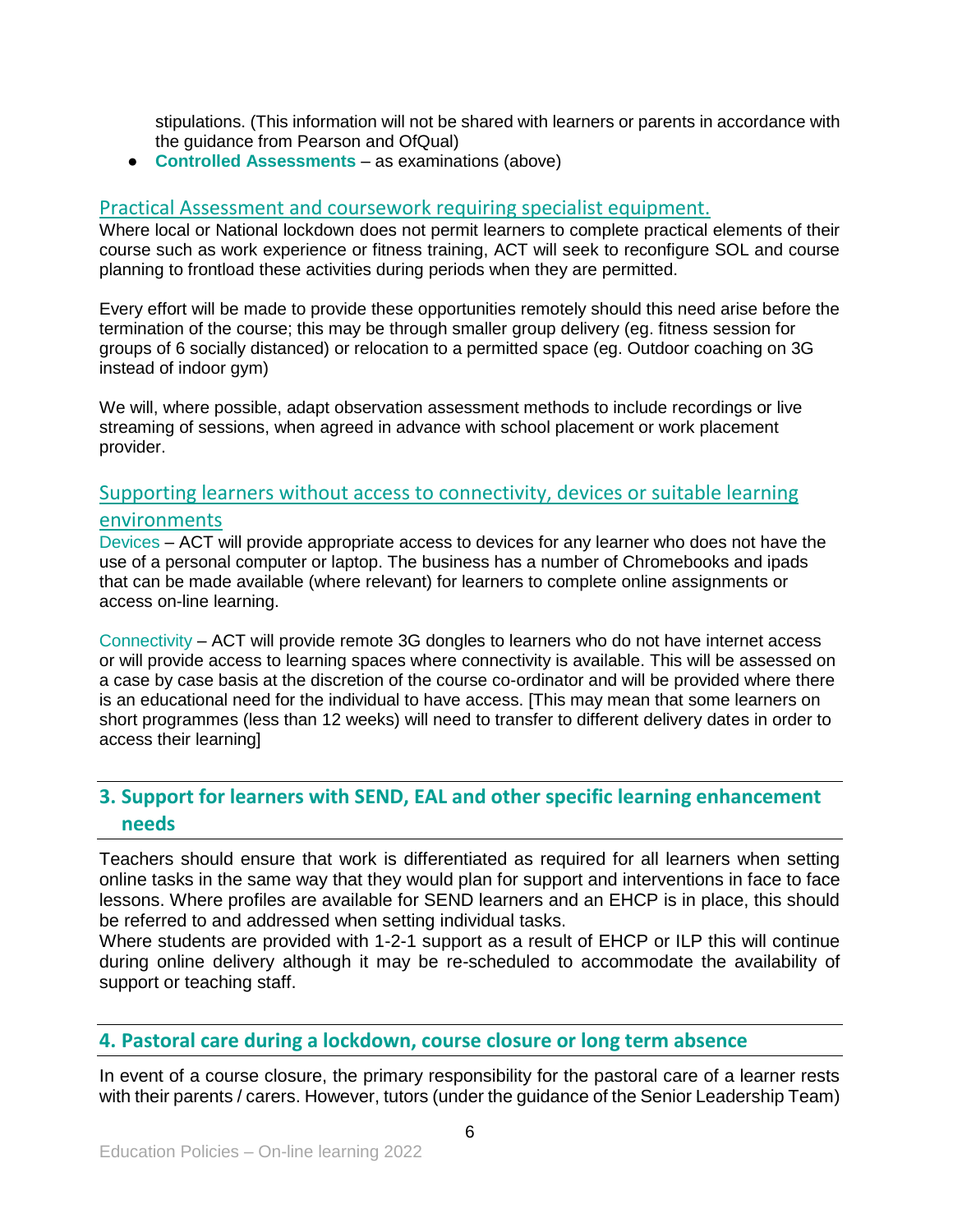should check in regularly to monitor both academic progress and their general wellbeing. Tutors will be expected to pass on feedback to Senior Leadership Team, particularly if there are concerns or a lack of communication.

## Safeguarding during a course closure

In the event of a site closure, learners, parents, carers and tutors are reminded that the school's Child Protection and Safeguarding Policy still applies to all interactions between young people and tutors. In that policy, there are specifically prohibited behaviours and reporting obligations to which tutors must adhere, whether they are at home, in the community or at school. Adults at risk are also subject to Adults at Risk Safeguarding Policy and procedures which staff will follow in the event of a cause for concern or disclosure.

Parents, carers, and learner will be informed of any changes to reporting procedures or relevant safeguarding points of contact. These are published on ACT website and will be updated in the event of any changes.

## **5. GDPR and Privacy**

Data and privacy policies and agreement, signed during the induction period of any course remain in place thought out online learning sessions.

In particular,

- Participants in on line lessons must be made aware if recording of a session is going to take place.
- Consent from all participants must be obtained for recording to take place. (It is not sufficient for generic consent to be used in this context and specific consent must be sought on each occasion)
- Setting should be modified to ensure that individuals cannot record a session.
- Parents are not permitted to attend or record sessions

## **6. Action to be taken where there is ACT Remote Learning Policy is breached.**

If there is evidence, that there has been a breach of policy, investigations will proceed through the following stages:

- 1. The breach will be drawn to the attention of the remit manager in the first instance.
- 2. If it involves a member of staff, they will be informed about the issues, possible consequences and right of appeal.
- 3. If it involves a student or parent, they will be informed within 24 hours of the issue being raised and their attendance on the course or Google Classroom access may be suspended.
- 4. An investigation will take place concerning the alleged breach.
- 5. The investigating member of staff will produce a report of their findings and share with Chief Executive Officer of ACT in the first instance.
- 6. If relevant, a formal meeting will be held the member of staff against whom an allegation has been made and disciplinary action will be taken as appropriate through our staffing policies.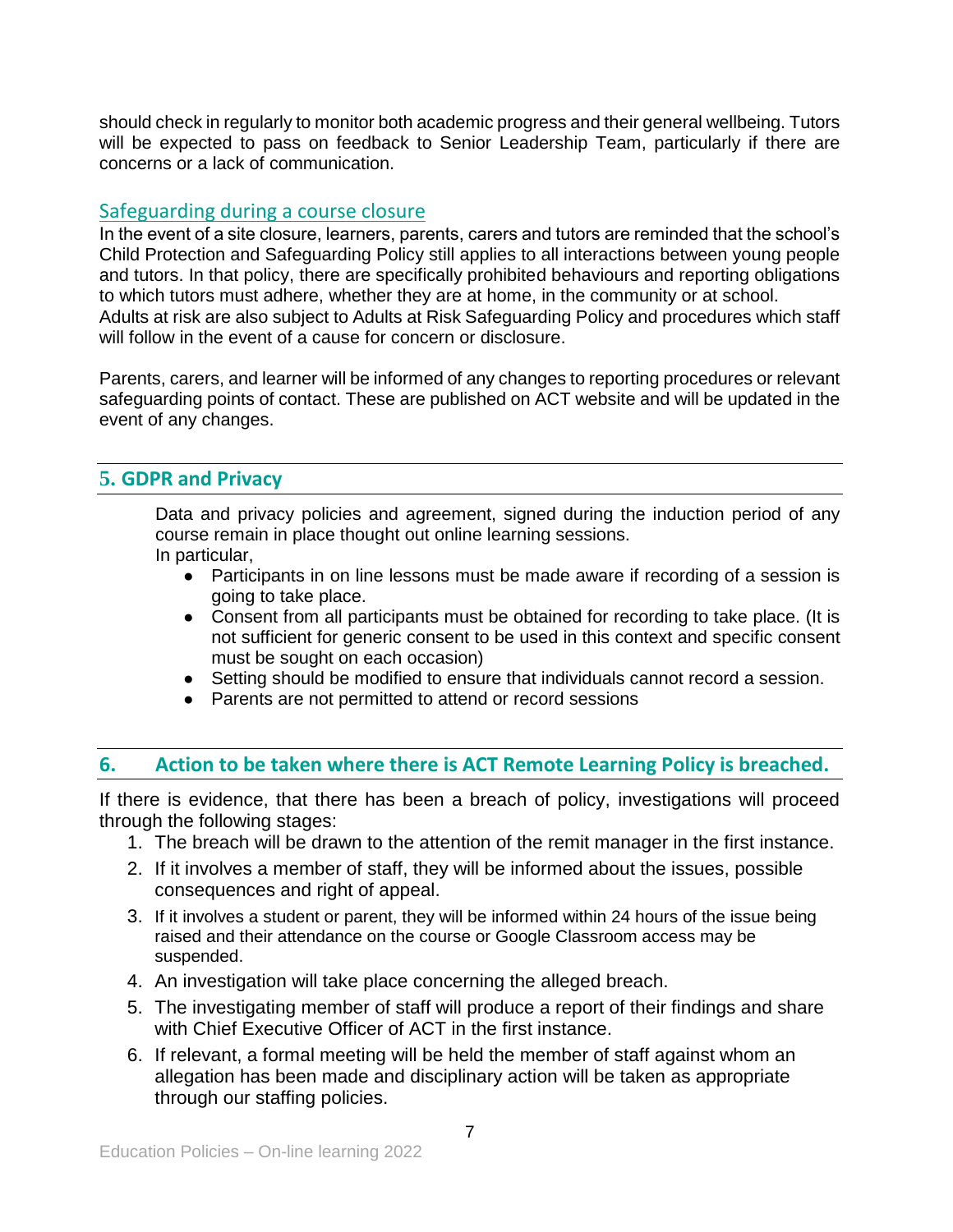7. Where a wider breech of GDPR has occurred, the Trust DPO will be informed and will address the issue and consider what action should be taken.

ACT will review this **On-Line and Digital Learning Policy** at least every three years. In addition, more frequent reviews will be undertaken following any major incidents, incident learning outcomes, organisational changes or changes to legislation.

## **Appendix A – On-line Learning Code of Conduct**

#### Participant Code of Conduct

Participating in our online activity may be very different from your experiences at school/college. The Code of Conduct is used to ensure that all participants can benefit from the activity and enjoy this experience.

#### Key Expectations

- Participate fully in all activities.
- Tolerate and respect individual differences.
- Behave in a friendly, cooperative, polite and responsible manner towards everyone.
- Attend all sessions.
- Follow all of the following General Rules for Student Conduct in Online Activity.

#### General Rules for Student Conduct in Online Activity

- ●Participation in the activity always requires responsible behaviour from you together with respect towards other participants and members of staff. You must not engage in any anti-social behaviour or abuse of any kind towards other participants or staff. ACT treats all forms of abuse, bullying, intimidation, sexist and racist behaviour very seriously.
- ●Please do not share the link to the session(s) with anyone else. Only people who have been authorised by staff in advance may attend, any uninvited attendees will be removed from the session immediately.
- ●If you sign up with a name that we do not recognise, use an inappropriate nickname or use an inappropriate personal image, we will need to remove you from the session.
- ●Do not give out any personal information whilst online
- ●Please be aware of your surroundings, particularly if your online activity enables you to share your video or microphone.
- ●You should dress appropriately for a classroom setting.
- ●Ensure that your back-drop is appropriate for a classroom setting, and if there are any unexpected noises etc. (including noisy family members or pets) please mute your microphone or stop the video as needed, until you are safely able to re-activate.
- ●Please do not take photographs of your screens or share any images of the online session, this is for your safety as well as the safety of other participants and staff.
- ●Please contact a member of staff immediately if you become aware of anything upsetting or